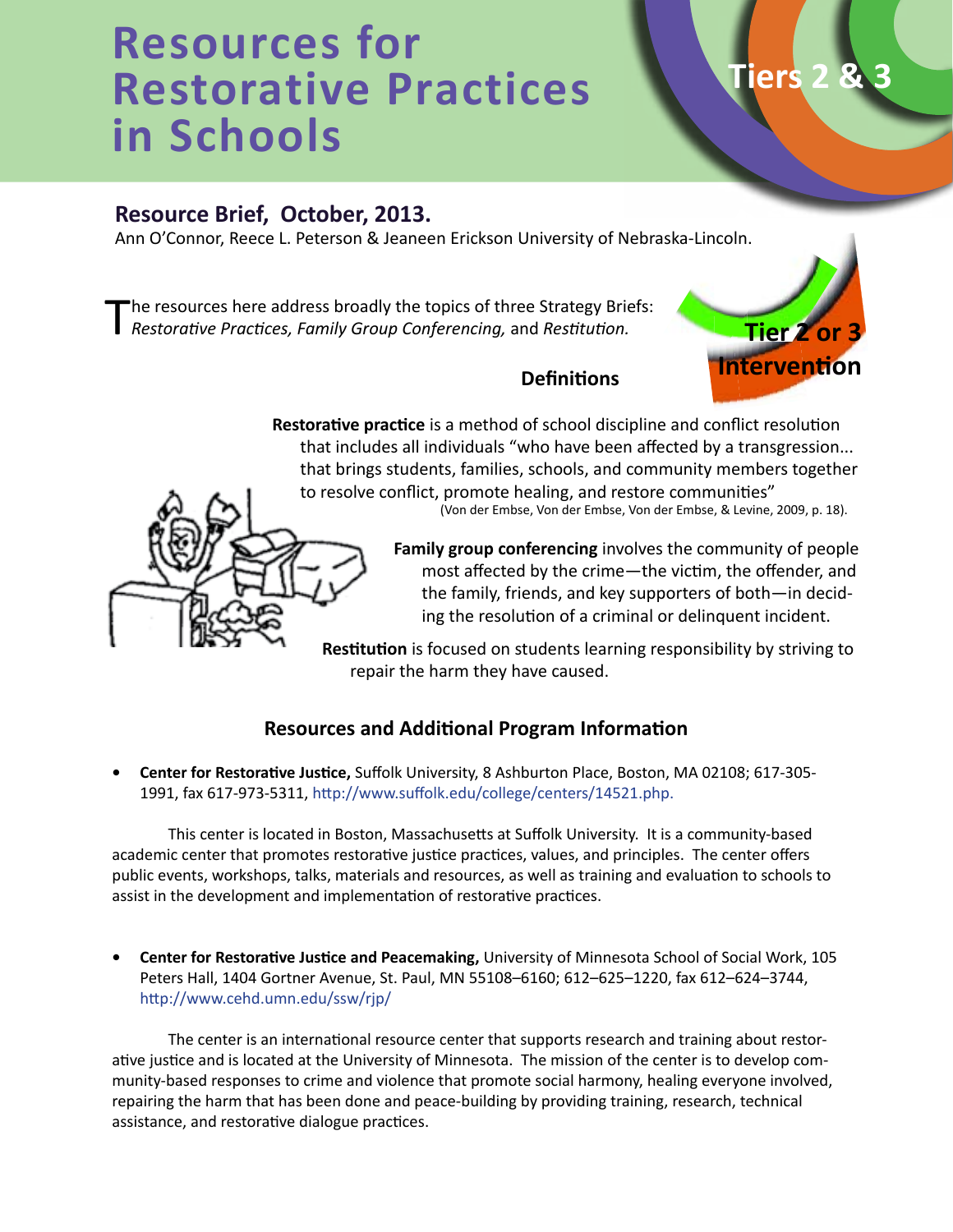

#### **• International Institute for Restorative Practices** http://www.iirp.edu/

The institute offers graduate level courses in restorative practices which can lead to a certificate or degree in restorative practices. The mission of the institute is to provide professionals with graduate level education and to conduct research on restorative practices that strengthen society and positively influence human behavior. The institute offers webinars and four-day professional development seminars. The website also has a list of websites that discuss topics related to restorative practices. Finally, there is also a list of books and videos listed on the website.

**• Living Justice Press,** 2093 Juliet Ave., St. Paul, MN 55105; 651-695-1008, fax 651-695-8564, www. livingjusticepress.org/

This website is maintained by a nonprofit publisher which focuses on publishing restorative justice materials. There is a list of books currently available on this topic and information about the authors, the editors, circle practitioners, and information about circles. There is also a news section for the latest news about events or materials pertaining to restorative justice.

**• Nebraska Court Improvement Project**, UNL Center of Children, Families and the Law, 121 South 13th St., Suite 302, Lincoln, NE 68588; 402-472-9814. http://ccfl.unl.edu/projects\_outreach/projects/current/cip.php

This project works to improve the Nebraska state court system in resolving cases of child abuse or neglect. There are several activities that are conducted under this project.

**• Partnership for Safety and Justice.** (2005). 825 NE 20th Avenue, #250 | Portland, OR 97232 ; http://www.safetyandjustice.org/node/635

This project works to help survivors of crime to heal, and uses restorative practices as one of the ways to do this.

**• Restorative Conferencing: A Series of Guides for Parents, Pupils & Teachers.** The Anti-Bullying Support Team, Sandfield Centre, Sandfield Road, Lenton, Nottingham, NG7 1QH; Tel. 0115 9150940; http://www.inclusive-solutions.com/

This website focuses on inclusive solutions and is maintained by two educational psychologists. The website includes research in this area, books, training materials, and strategies including circles and restorative conferencing.

#### **• Restorative Justice Online.** www.restorativejustice.org.

This is a comprehensive, non-partisan website devoted to restorative justice principles, practice, programs, and theory. This website includes the largest annotated bibliography of restorative justice articles in the world. Restorative Justice Online is a service of the PFI Centre for Justice and Reconciliation (http://www.pfi.org/cjr/). More information on PFI can be found on the Prison Fellowship International website at http://www.pfi.org/

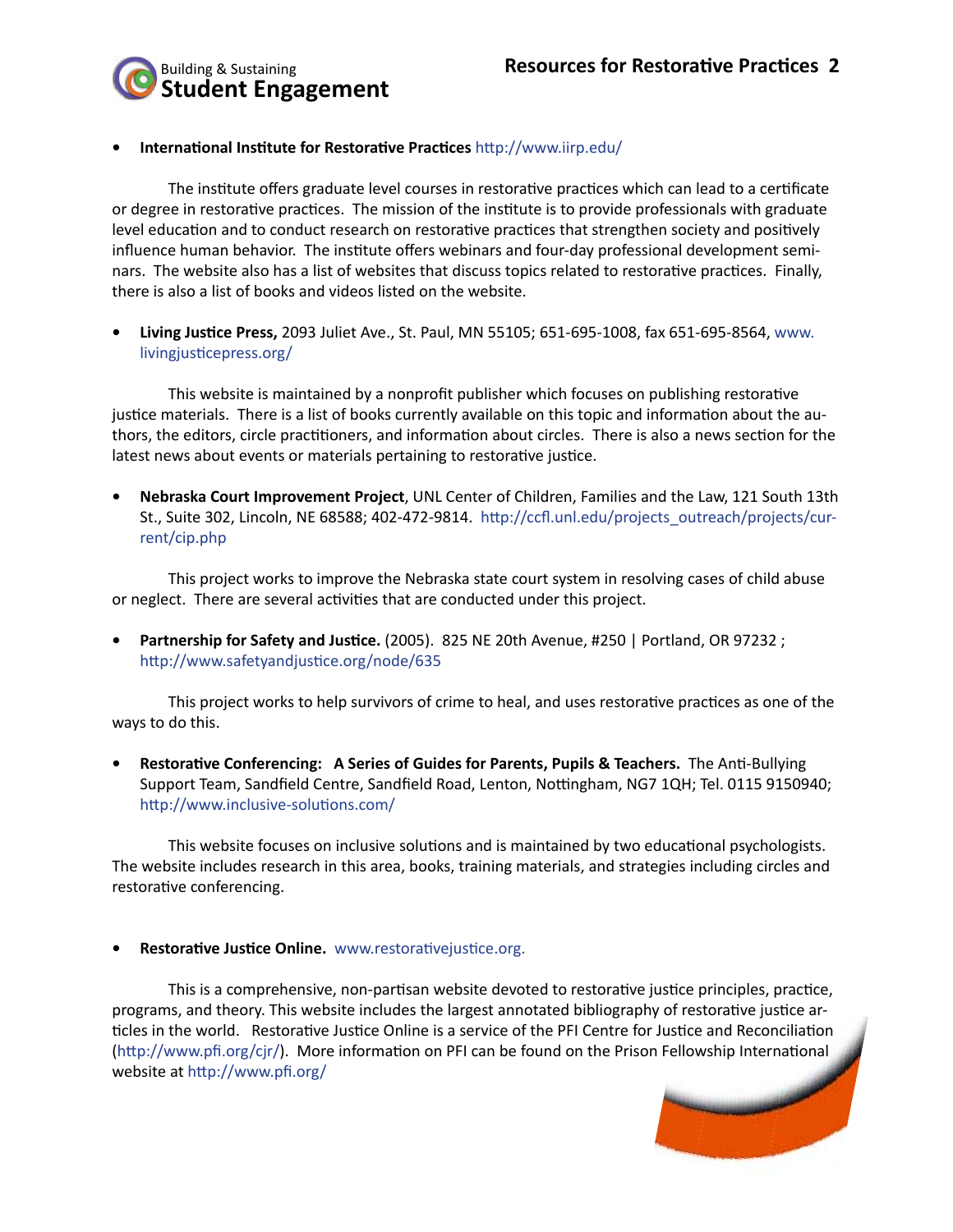

#### **• Transforming Conflict**. www.transformingconflict.org/

Transforming Conflict is an organization that offers training, consultancy and support in educational settings for people seeking to enhance their skills in building a sense of community, fostering a spirit of inclusion, and dealing creatively with challenging situations. It is guided by the philosophy of Restorative Justice, which stresses the importance of relationships above rules and the value of dialogue in healing the damage done to relationships by inappropriate behavior.

**• Victim Offender Mediation Association** (VOMA), 143 Canal Street, New Smyrna Beach, FL 32168, 904–424–1591; fax 904–423–8099, voma@voma.org; www.voma.org

VOMA is an international membership association which supports and helps organizations implement restorative justice practices. VOMA provides resources, training, and technical assistance in victim-offender mediation, conferencing, circles, and related restorative justice practices.

**• Victoria Conference on Restorative Practices http://www.varj.asn.au/conference-papers**

This website contains all the papers from a conference in Victoria, Australia on Restorative Practices. There are several different topics on Restorative practices including how to use restorative practices after restraint has been used, how to implement it in the classroom, and how to use this with special education populations and school wide.

#### **• Blog by Kris Miner about restorative justice practices.** http://circle-space.org/

Kris Miner is the executive director for the St. Croix Valley Restorative Justice Program (SCVRJP) and she is a restorative justice practitioner whose mentor is Kay Pranis. Miner provides training and teaches about the foundations and philosophy of restorative justice. The blog discusses the core values, vision and principles of restorative justice. SCVRJP is a nonprofit organization that tries to build a culture of peace and belonging through restorative justice principles. She has been blogging since 2009 and addresses several different topics related to restorative practices.

#### **• RealRestitution.com** www.realrestitution.com

This website is maintained by Chelsom Consultants Limited. Diane Gossen is the founder of this company and an educator. Gossen has focused on working in corrections and addictions. Some of the things that she focuses on are Reality Therapy and restitution to address discipline issues in school. The website contains information on workshops, books, videos, and sets of materials about restitution.

#### **• Reclaiming Youth International** http://www.reclaiming.com/content/trainings/response-abilitypathways

This website is devoted to equipping adults to work with today's youth. The mission of Reclaiming Youth International (RYI) is to help children who are in emotional pain because of life circumstances. The philosophical foundation of RYI is the Circle of Courage which has four divisions which represent the needs of children and youth. These four needs are mastery, independence, belonging and generosity and when these are met children and youth will do better. This website offers webinars, annual seminars held several times a year, training, books and a journal.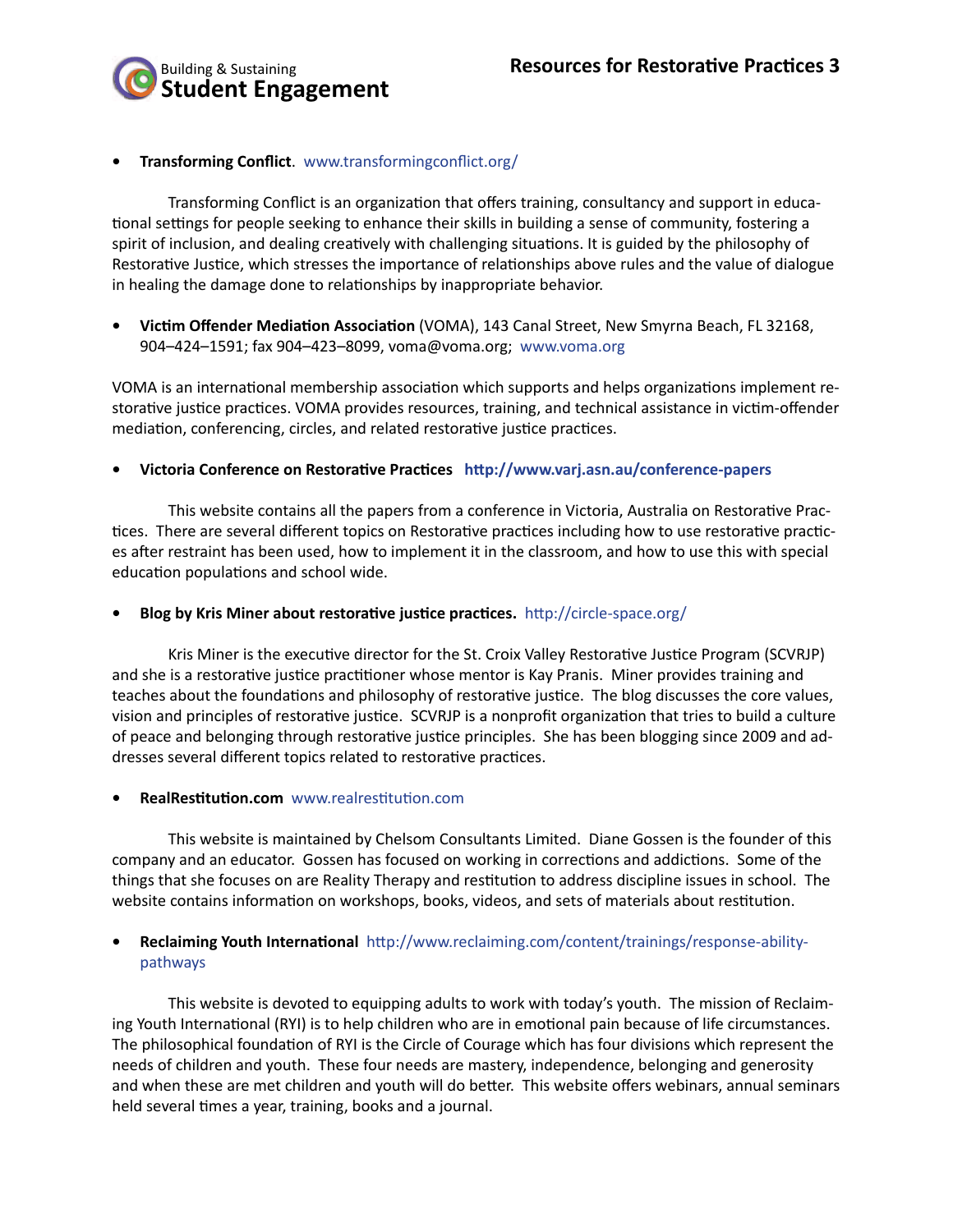

## **Books and Other References on Restorative Practices**

### **Bazemore, G. & Umbreit, M. (2001),** *A comparison of four restorative conferencing models.* **Washington, D. C.: Office of Juvenile Justice and Delinquency Prevention, U.S. Department of Justice**

This bulletin discusses the four types of conferencing models; victim-offender mediation, reparative boards, family group conferencing, circle sentencing. These four conferencing models are compared and contrasted on several different criteria including level of community involvement each one supports, purposes, and restorative impact. It also discusses the research on each of these models.

## **Boyes-Watson, C. (2008).** *Peacemaking circles and urban youth: Bringing justice home.* **St. Paul, MN: Living Justice Press.**

This book discusses how circles are being used by Roca, Inc. at a youth center in Boston. This youth center works with immigrant, street and gang youth that need community-based support. The circles are used with the youth, their family and the community to try to change their lives. It is an inspiring and compelling story.

#### **Hopkins, B. (2004).** *Just schools: A whole school approach to restorative justice.* **London, UK: Kingsley.**

This book presents a whole school approach to implementing restorative practices including peer mediation, conference circles, and healing circles. Advice and guidance for using group sessions and building practical skills for facilitators are included as well. This book is an excellent resource for teachers, school counselors and youth workers seeking to deal with conflict using positive and effective strategies.

#### **McMorris, B. J., Eggert, R. C., Beckman, K. J., Gutierrez, S., Gonzalez-Gaona, V., Abel, S. S., . . .Young-Burns, J. (2011).** *Applying restorative justice practices to Minneapolis Public School students recommended for possible expulsion. Interim Report.* **Retrieved from http://www.ci.minneapolis.mn.us/ dhfs/LRC\_%20Interim%20Report\_080211.pdf**

Contact information: Barbara McMorris, Center for Adolescent Nursing, School of Nursing Healthy Youth Development Prevention Research Center, Division of Adolescent Health and Medicine, Department of Pediatrics, University of Minnesota, 5-140 Weaver-Densford Hall, 308 Harvard ST SE, Minneapolis, MN 55455. This study was done in the Minneapolis Public Schools looking at restorative justice services being given to students recommended for expulsion. Restorative practices were studied as an alternative to traditional discipline methods like expulsion and suspension. When restorative practices were employed suspension and expulsion rates dropped.

#### **Pranis, K., Wedge, M. & Stuart, B. (2003).** *Peacemaking circles: From crime to community.* **St. Paul, MN: Living Justice Press.**

This book outlines and explains the structures and thought processes behind the creation of peacemaking circles as used in school, community and correctional settings. The book includes examples the process as told by facilitatators who have been through the process. The process of the Peacemaking Circle is explained and current research on conflict resolution is discussed.